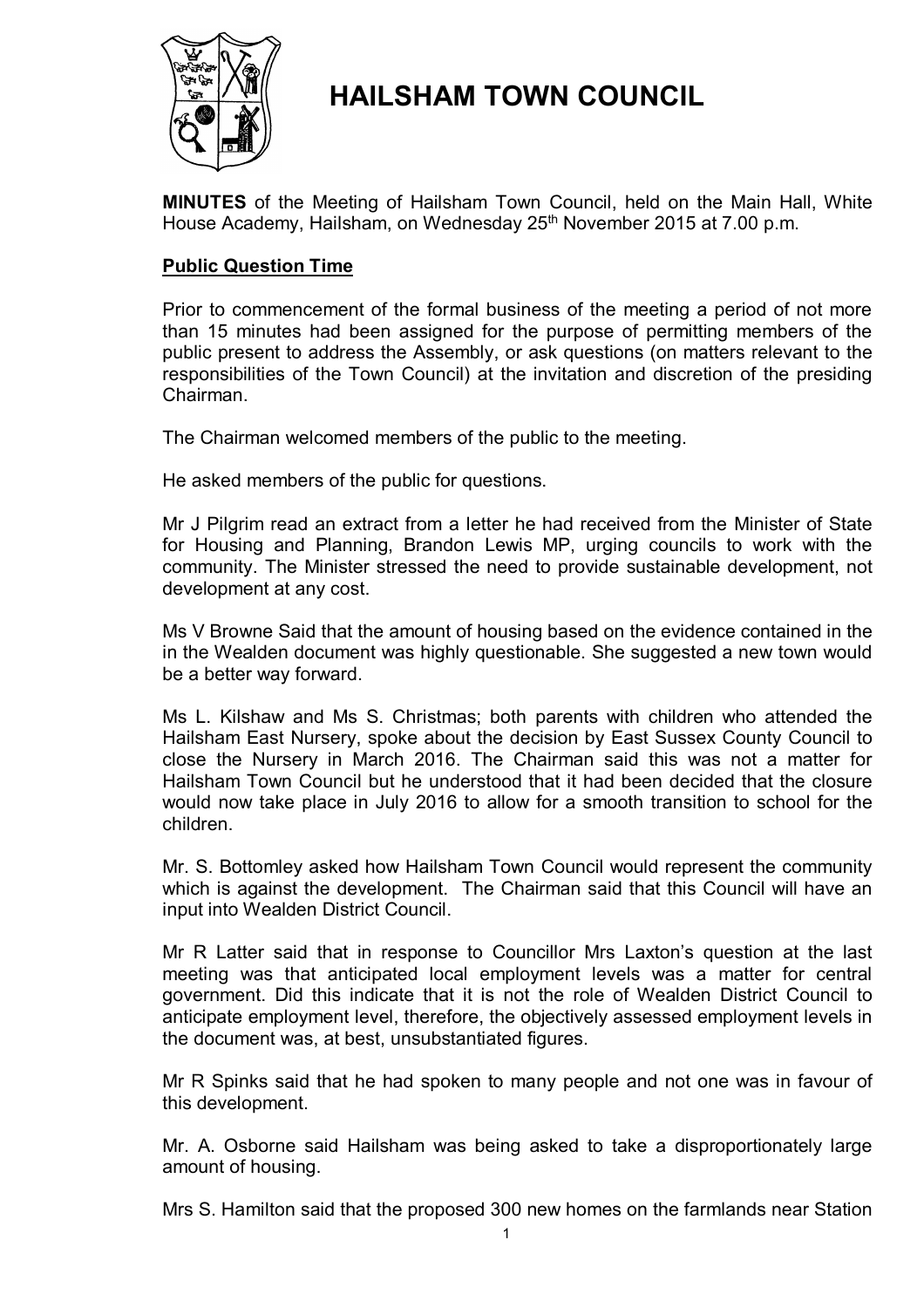Road would potentially lead to 600 more cars in that area of Hailsham.

Mr. S. Cross said that councillors were in place to represent the views of the community.

Mr. K. Hinton said that he was disappointed at the lack of consultation. He also stated that Hailsham Town Councillors who were also Wealden District Councillors should declare this.

Mr. S. Taylor asked that with 9,000 new homes proposed for Hailsham, where will the people come from; where will the necessary jobs come from and as there will be so much commuting, Hailsham would need a train station?

Mr K Townsend said he was grateful that the Mayor had recently met the Mayors of Gournay-en-Bray and Remshalden

- HTC/15/ 6/202 Present: Councillors: Mrs. B. H. Beckett, F. Berry, Mrs. M. Burt, Mrs. L. J. Collinson, N. A. Collinson, Ms C. Collinson-O'Toole, N. S. Coltman (Chairman), Mrs. S.P. M. Cottingham, R. T. Grocock, Mrs. B. Holbrook, P. S. Holbrook, Mrs. M. Laxton, G. Moore, M. A. Pinkney, J. Puttick, Ms A. O'Rawe (Vice-Chairman), P. D. Soane, C. A. Tasane, Mrs. A Triandafyllou, C. Triandafyllou and Mrs. S. Van Der Geyten.
- 203 **Officers in Attendance:** J. Harrison (Town Clerk), M. Caira (Deputy Town Clerk and Business Enterprise Manager), Mrs M. Hagger (Finance Officer) D. Saxby and T. Hall (Communications Officer).

### 204 **Apologies for Absence:**

Apologies for absence were received and accepted from Councillor Miss J. Wells and A. Willis.

### 205 **Declarations of Interest**

Councillors N. Collinson, Coltman, Grocock, M. Pinkney, Ms O'Rawe and C. Triandafyllou all declared an interest as they were Wealden District Councillors.

Councillor N. Collinson said although he had declared an interest as a District Councillor and portfolio holder it was unnecessary as he had declared this already in the Register of Interests book.

## 206 **Confirmation of Previous Minutes**

**RESOLVED** that the Minutes and Reports of the meeting of the Meeting of Hailsham Town Council (Ref: HTC/15/4/157-186) held on 30<sup>th</sup> September 2015 were confirmed as a correct record, and signed by the Chairman.

### 207 **Matters Arising**

None.

208 **RESOLVED** that the Minutes and Reports of the meeting of the Extraordinary Meeting of Hailsham Town Council (Ref: HTC/15X/5/187-201) held on 10<sup>th</sup> November 2015 were confirmed as a correct record, and signed by the Chairman.

### **Matters Arising**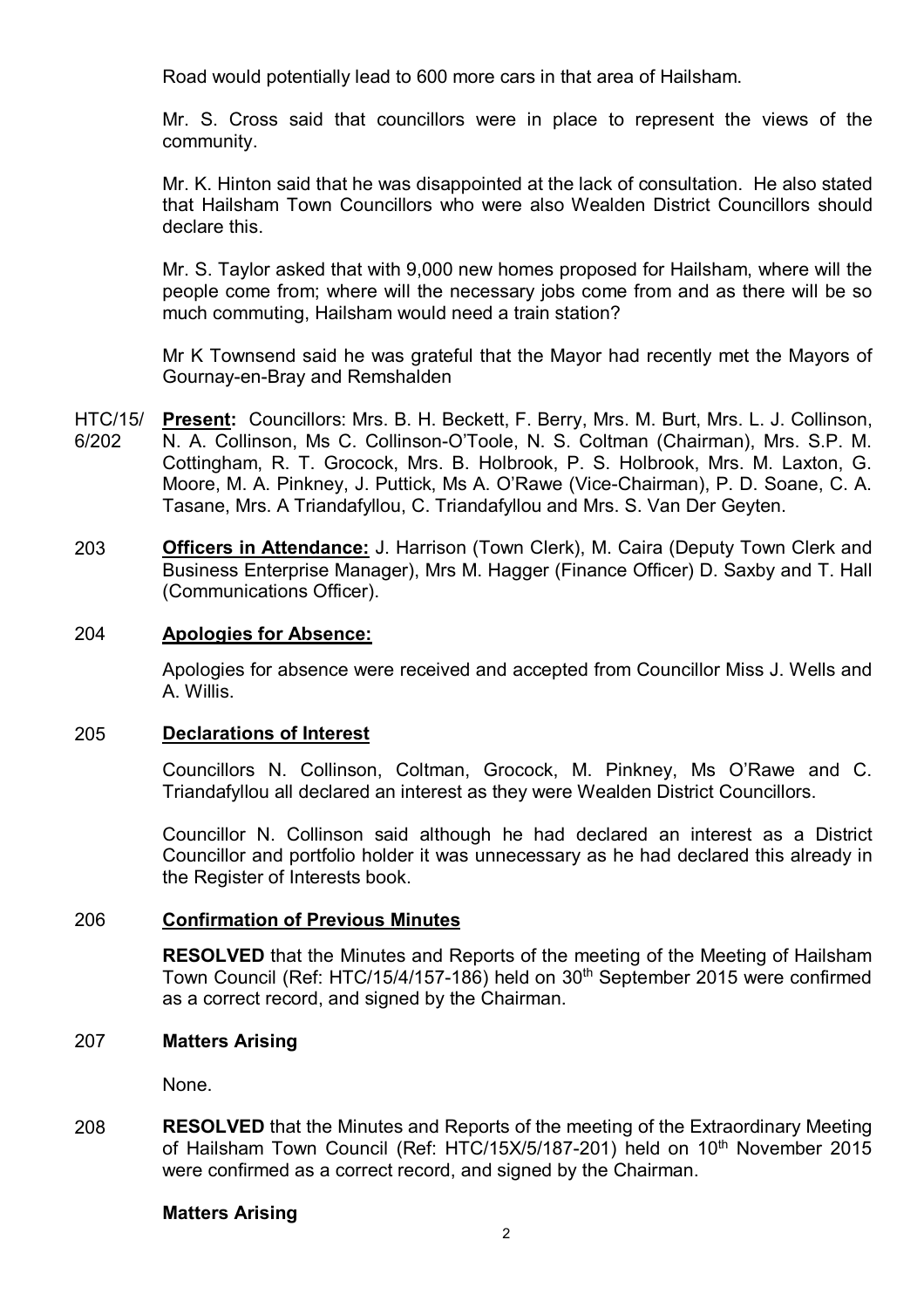#### 209 Minute 190.2 – Declarations of Interest

Councillor P. Holbrook said that Councillor N. Collinson had declared an interest as a Wealden District Council portfolio holder.

#### 210 Minute 201

Councillor P. Holbrook said that Councillor Puttick had suggested the withdrawal of Motion 156.

# 211 **Committee and Panel Reports**

**RESOLVED**, after consideration in accordance with Standing Order 18(e), to receive the following reports of Committees, to approve and adopt the recommendations contained therein and the actions taken as reported therein**.**

A. Finance, Budget and Resources Committee Meeting (28<sup>th</sup> October 2015)

B. Planning and Development Committee Meetings (6<sup>th</sup> October, 27<sup>th</sup> October and 17th November 2015)

C. Communities Committee Meetings (5<sup>th</sup> October and 2<sup>nd</sup> November 2015)

D. Strategic Projects Committee Meeting (21st October 2015)

Finance, Budget and Resources Committee – 28<sup>th</sup> October 2016

#### 212 Minute 42 – Periodic Statements and Committee Expenditure

Councillor Berry asked if the impact of the Living Wage and the potential erosion of the differential in scale points had been considered. He was informed that it would be an agenda item for the FBRC in the future.

Planning & Development Committee -17<sup>th</sup> November 2105

213 Minute 109 Members of the Public Questions

> Councillor Pinkney said that in response to a question Councillor Moore had agreed to help obtain Listed Building status for the Ersham Farm Barn.

## Strategic Projects Committee – 21st October 2015

Minute 46 – Minibus

214.1 Councillor Berry Was concerned about the transfer of the minibus to Hailsham Forward. He didn't think this could be done legally as the only way Hailsham Forward could take control of it would be to purchase it. He suggested that the minibus either be sold as scrap or sold to Hailsham Forward.

Councillor N. Collinson said that it was perfectly legal to do as agreed.

- 214.2 On being put to the vote the action agreed in Minute 46 was agreed by 13 votes to 3.
- 214.3 Councillors Berry, P. Holbrook and Tasane asked that their votes against be recorded.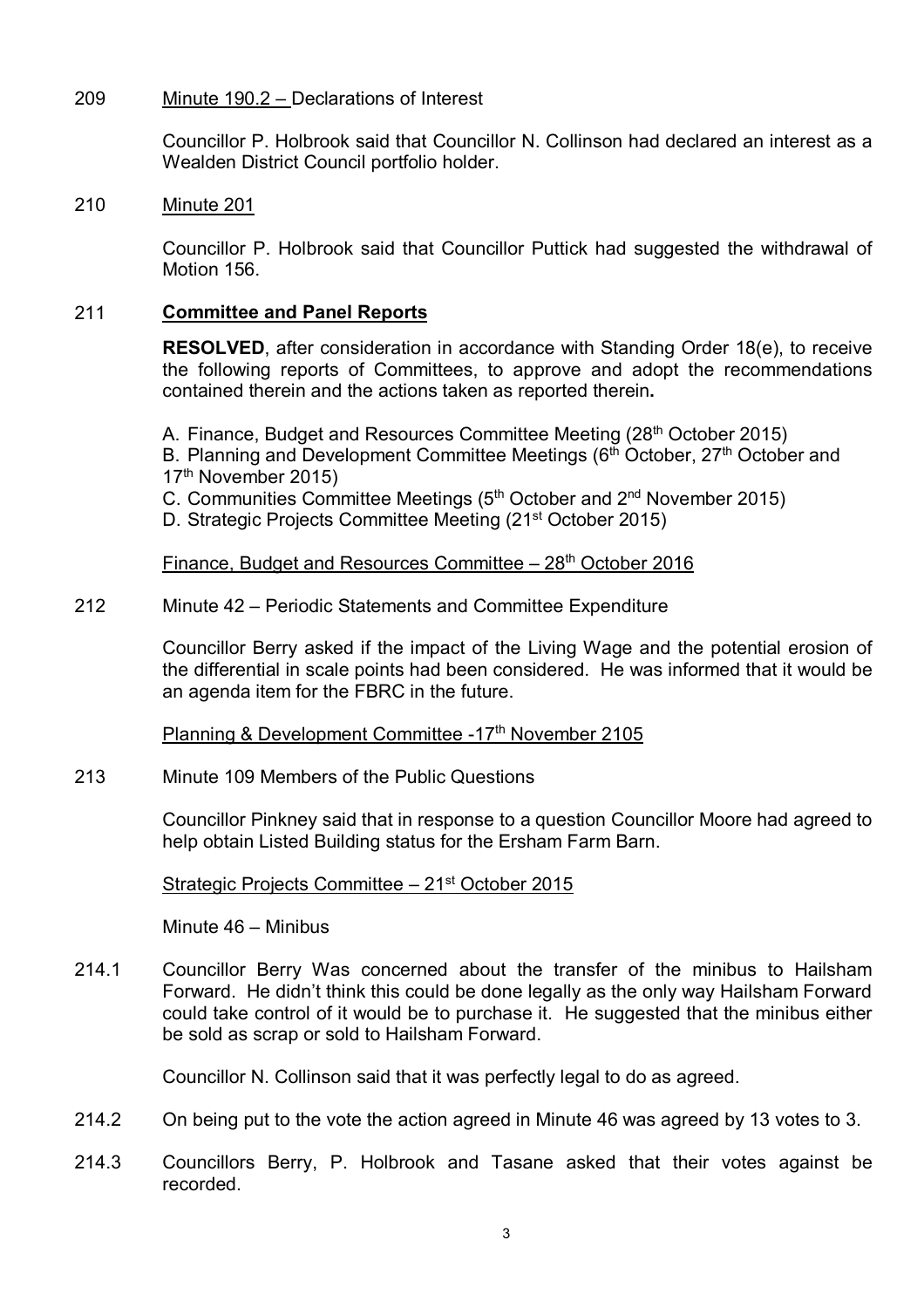215 Minute 47 – Cycling Campaign

> Councillor P. Holbrook said that he had asked about the cycling link between the top of Battle Road and the MASHH programme. This was not minuted.

216 Minute 49 – Additional Benches on Vicarage Field Site

> Councillor P. Holbrook said that the minute did not reflect the debate on the number of benches agreed.

Minute 51 – Disabled Equipment at Town Council Play Parks.

217.1 Councillor Grocock said that he disagreed with the resolution to recommend that a play area and equipment for disabled children be placed in the sensory garden. This was a tranquil area. He proposed that a more suitable area be found.

> Councillor Mrs. Laxton, as the proposer of this resolution, said that many disabled children could not go into regular play areas by nature of their disability.

217.2 **RESOLVED** to refer this matter back to the Strategic Projects Committee for further discussion. To be added to the agenda for the next meeting of that committee.

# **Area Action Plan and Neighbourhood Planning Sub-Committees**

### Hailsham Area Action Plan Committee

218.1 The Town Clerk said that Wealden District Council had said that Hailsham Town Council could have two seats on the Hailsham Area Action Plan Committee.

> Councillor Mrs Holbrook said that Hailsham would be most affected by the plans, the Town Council should have more seats and the Town Clerk should go back to Wealden District Council and request this.

218.2 **RESOLVED** to request more than two seats for Hailsham Town Council on the Hailsham Area Action Plan and that the following names should be forwarded to WDC:

Councillors Berry, Mrs L. Collinson, Mrs. Cottingham, Moore and Soane (five).

#### 219 Neighbourhood Planning Sub-Committee

**RESOLVED** that the following councillors comprise the Neighbourhood Planning Sub-Committee:

Councillors Ms C. Collinson-O'Toole, Mrs Cottingham, P. Holbrook, Mrs. M. Laxton, G. Moore, P. Soane, C. Tasane and C. Triandafyllou.

In addition the following members of the public were to sit on the Neighbourhood Planning Sub-Committee in a non-voting, ex officio capacity:

Ms V. Brown, Mrs. H. Deehan and Mr. S. Cross.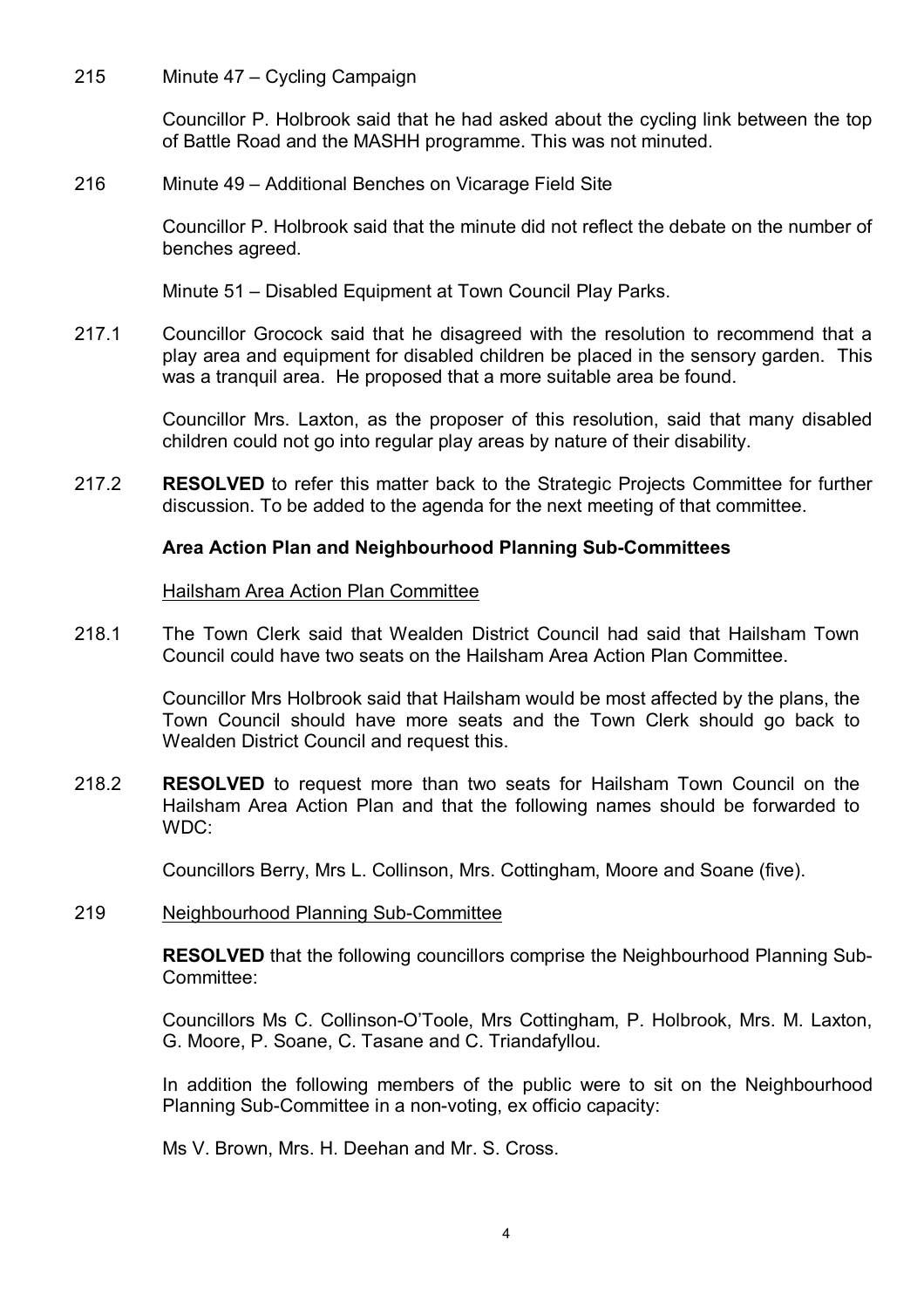# **Hailsham Town Council's Response to the Wealden Local Plan Consultation**

220.1 The Chairman introduced this agenda item. He said that it had been deferred from the extraordinary meeting of Hailsham Town Council held on 10<sup>th</sup> November 2015.

> Councillor N. Collinson spoke to his report as circulated with the agenda and as Appendix HTC/15/6x/220A to this report.

> Councillor Soane said that because no Council response had been submitted to Wealden District Council, individual responses from councillors should be sent.

> Councillor C. Triandafyllou proposed that the response be delegated to the Neighbourhood Plan Sub-Committee to formulate Hailsham Town Council's response.

- 220.2 **RESOLVED** to delegate authority to the Neighbourhood Plan Sub-Committee to formulate Hailsham Town Council's response to the Wealden Local Plan consultation exercise.
- 220.3 Councillors F. Berry and N. Collinson asked for their abstentions from voting to be recorded.

## **Next Full Council Meeting**

- 221.1 The Chairman explained that this was a scheduled meeting of the Town Council, but it had been resolved at the extraordinary meeting of Hailsham Town Council on 10<sup>th</sup> November 2015 to use it to formulate the Council's response to the Wealden Local Plan consultation exercise. It was, therefore, necessary to hold an extraordinary meeting of the Council before Christmas to process other business.
- 221.2 **RESOLVED** to hold an extraordinary meeting of Hailsham Town Council on Monday 21st December 2015.

## **Councillors' Questions/Information Forum**

222 Town Crier

> Councillor P. Holbrook said he was disgusted by the article on the Hailsham Community Heroes Scheme in the latest edition of the Town Crier. Councillor Coltman and O'Rawe had been mentioned by name whereas he, as the third member of the Committee had not.

The Chairman apologised for this.

#### 223 Reports to Council Meetings

Councillor Berry asked that the practice of having a Police Report on the agenda of Hailsham Town Council meetings be resurrected. In addition, he wanted a report from Wealden District and East Sussex County Councillors to be included.

#### 224 Christmas Tree in Vicarage Field

Councillor Pinkney said that he had made the suggestion in another meeting that there should be a notice on the barriers surrounding the Christmas tree in Vicarage